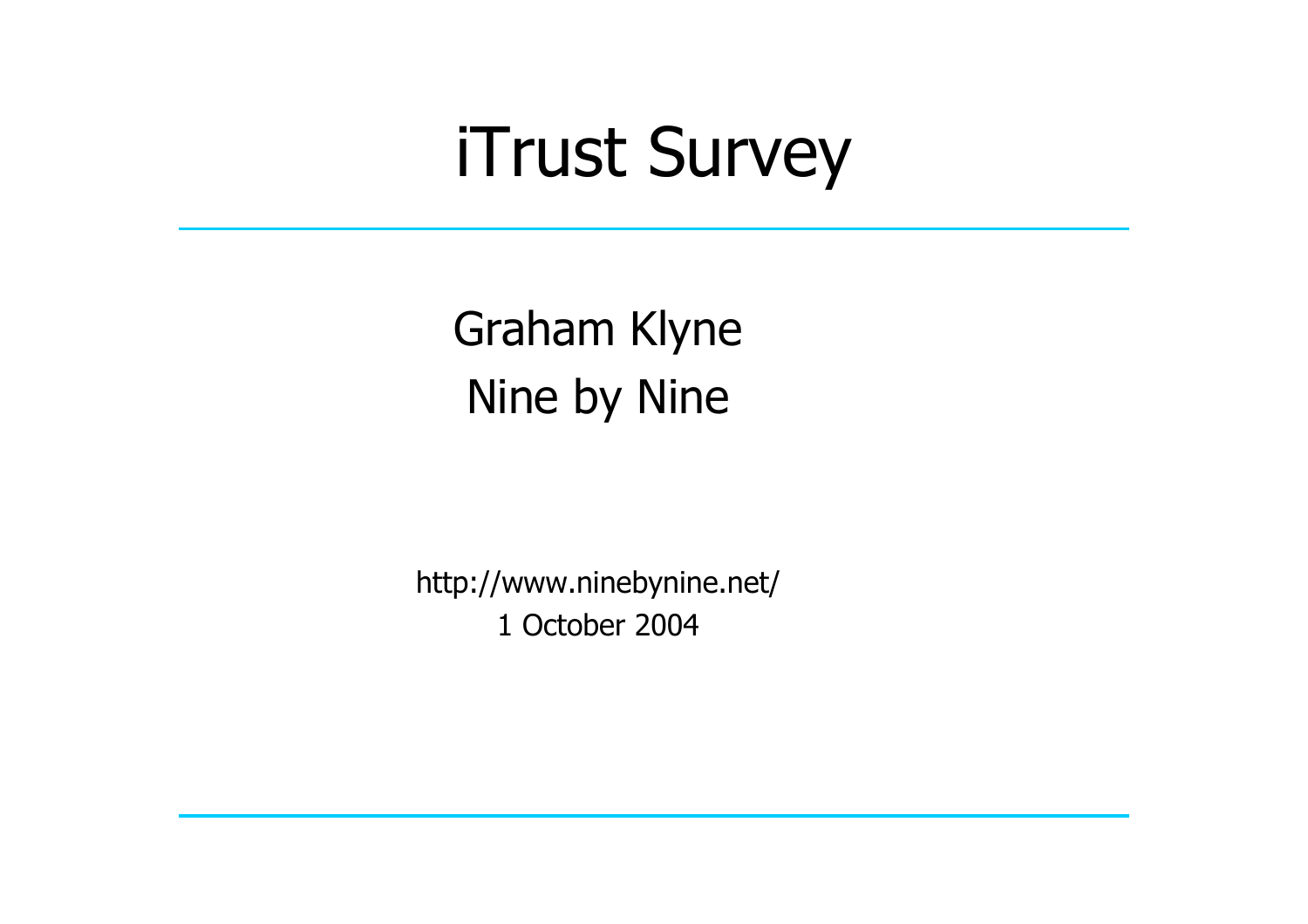### iTrust

- "The aim of iTrust is to provide a forum for cross-disciplinary investigation of the application of trust as a means of establishing security and confidence in the global computing infrastructure, recognizing trust as a crucial enabler for meaningful and mutually beneficial interactions."
	- –http://www.itrust.uoc.gr/
	- –(my emphasis)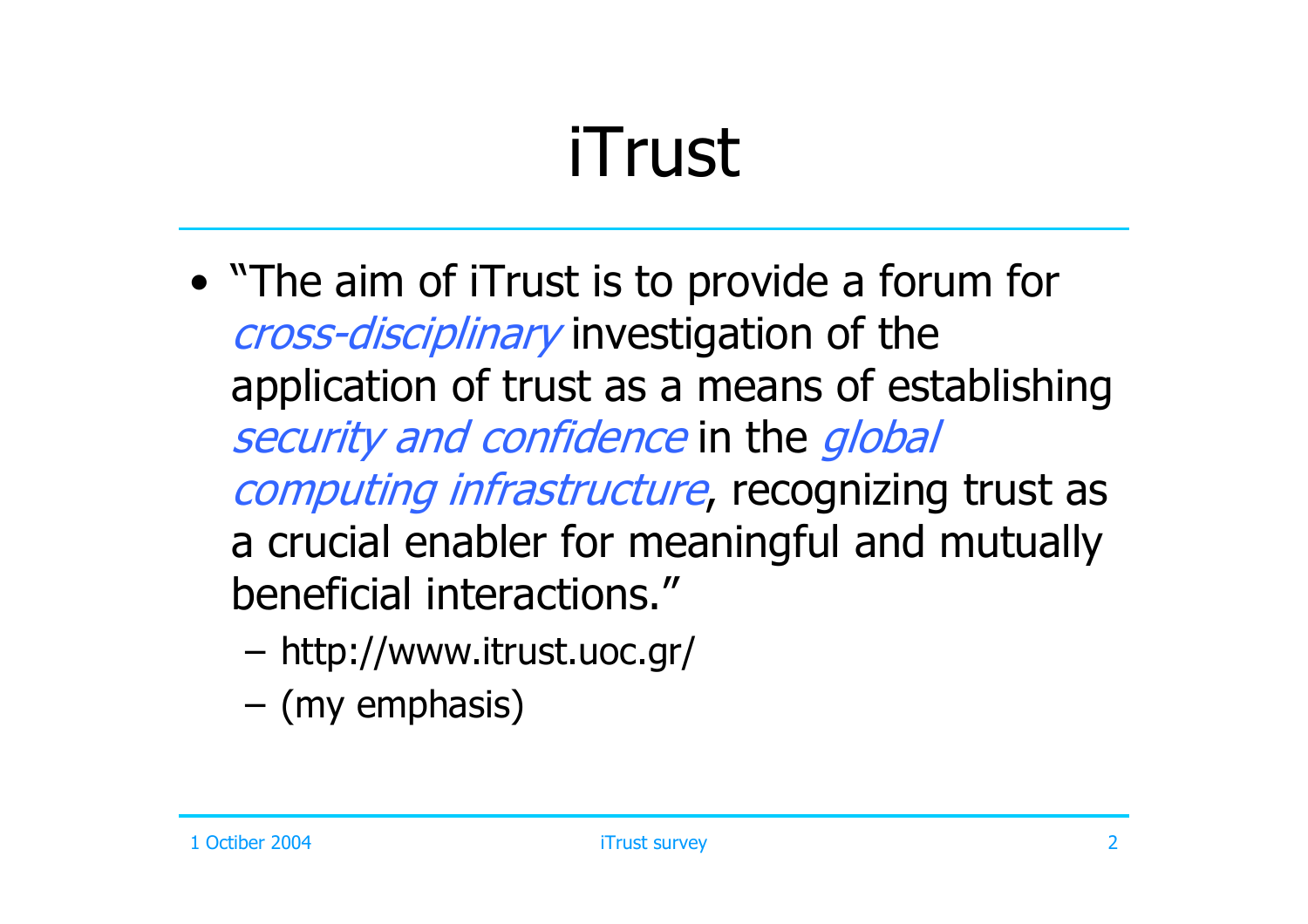# Goals of this talk

- Reviewing iTrust activity
	- –exemplified by conference papers
- • Looking for multidisciplinary results
	- what are the contributions fromnon-computing disciplines?
- • What is the overall "shape" of new understanding coming from iTrust work
- System implementation perspective
	- –what guidance is offered?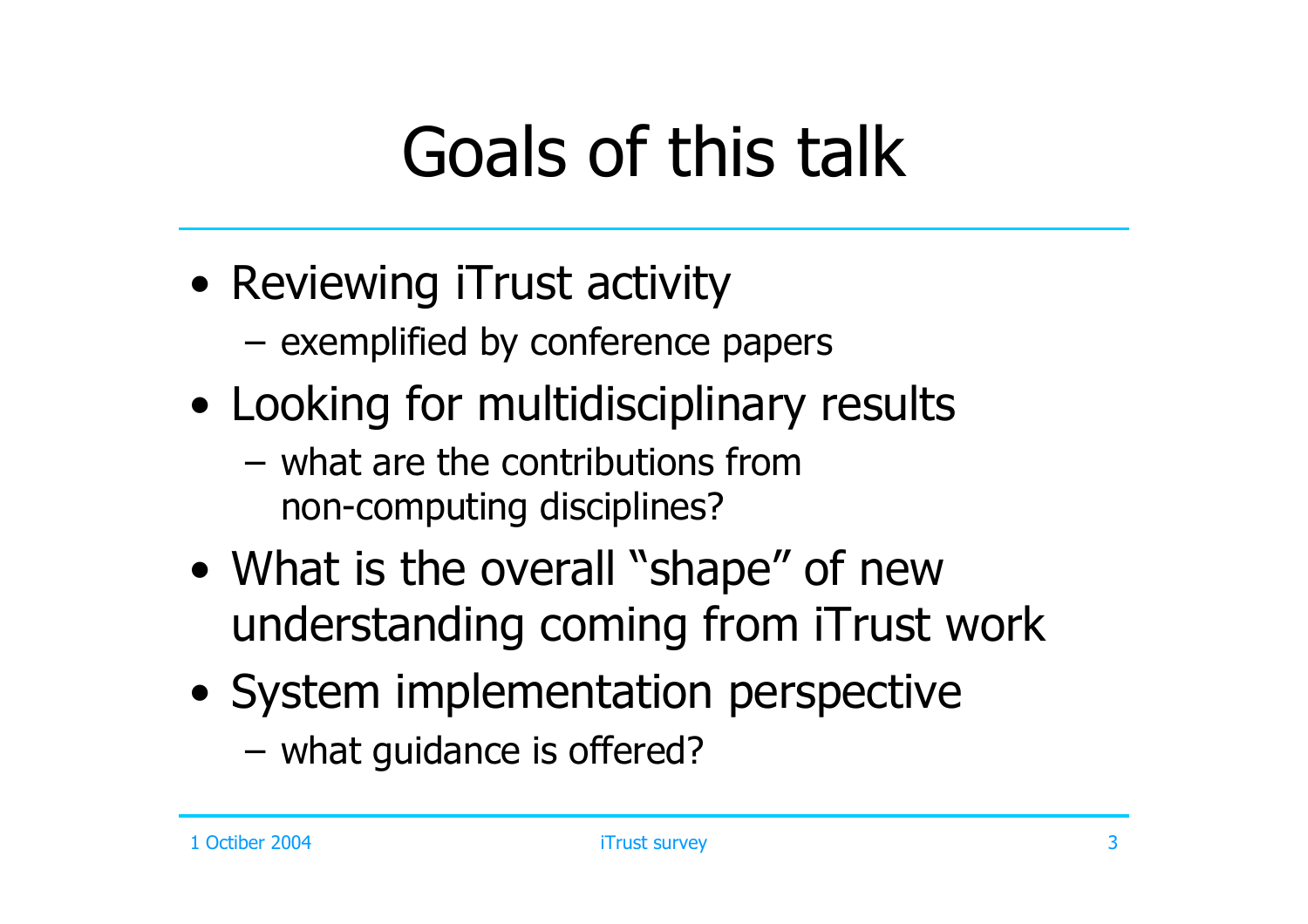## Method

- Read through all main papers in LNCS proceedings of first two public iTrust conferences
	- –48 papers
	- –Not including short papers
- • Summarize content of each paper
	- –attempt to reflect content, not evaluate
- Pick out key themes in each paper
	- –subjective, subject to differing views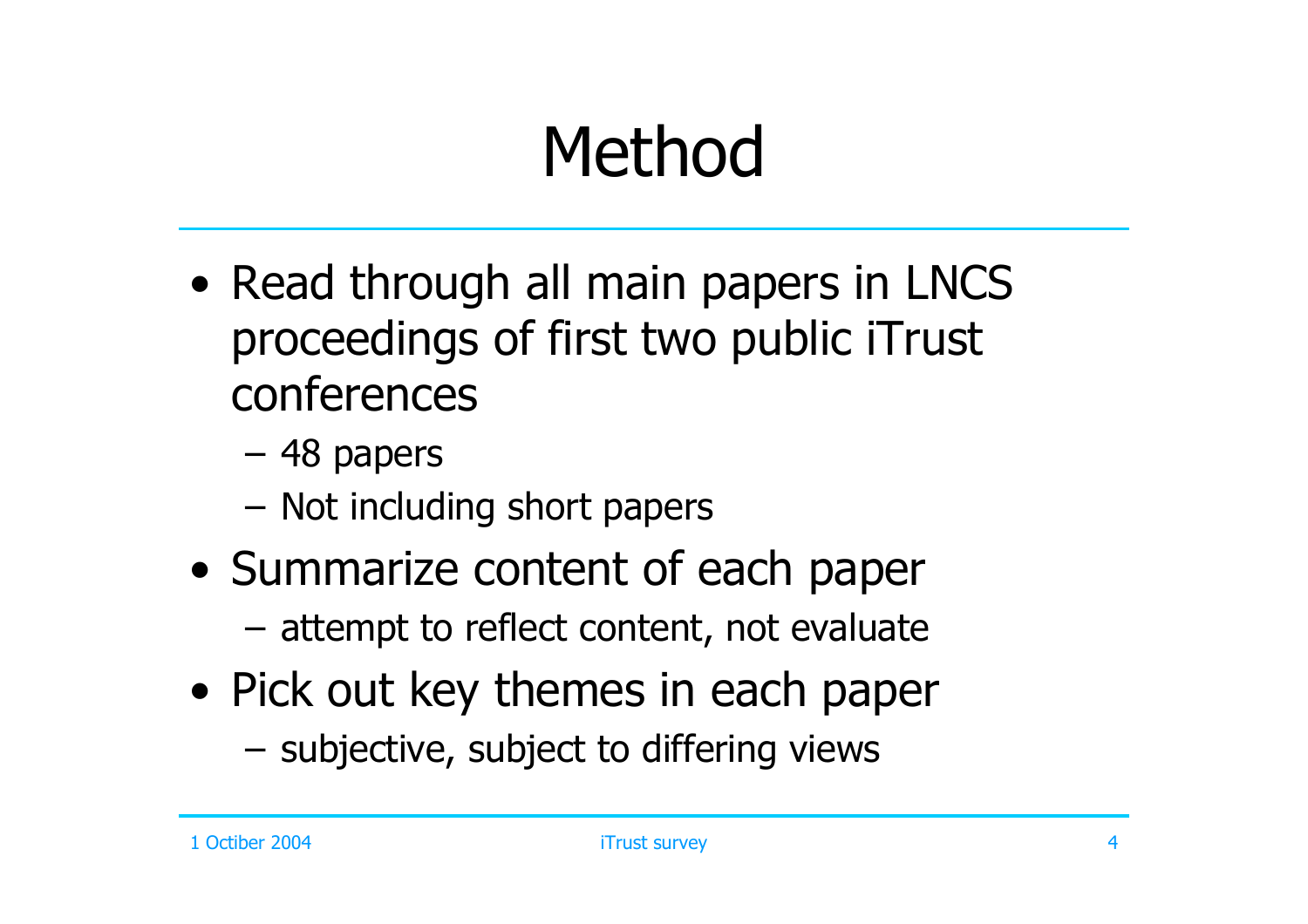# Method (continued)

- Data collected using Notation3 (a variant of RDF)
	- – http://www.ninebynine.org/iTrust/iTrust-survey.n3 About Notation3:
	- –http://www.w3.org/DesignIssues/Notation3.html
	- –http://www.w3.org/2000/10/swap/Primer.html
- Processed using simple CWM rules –http://www.w3.org/2000/10/swap/doc/cwm.html
- •Reviewed summaries looking for themes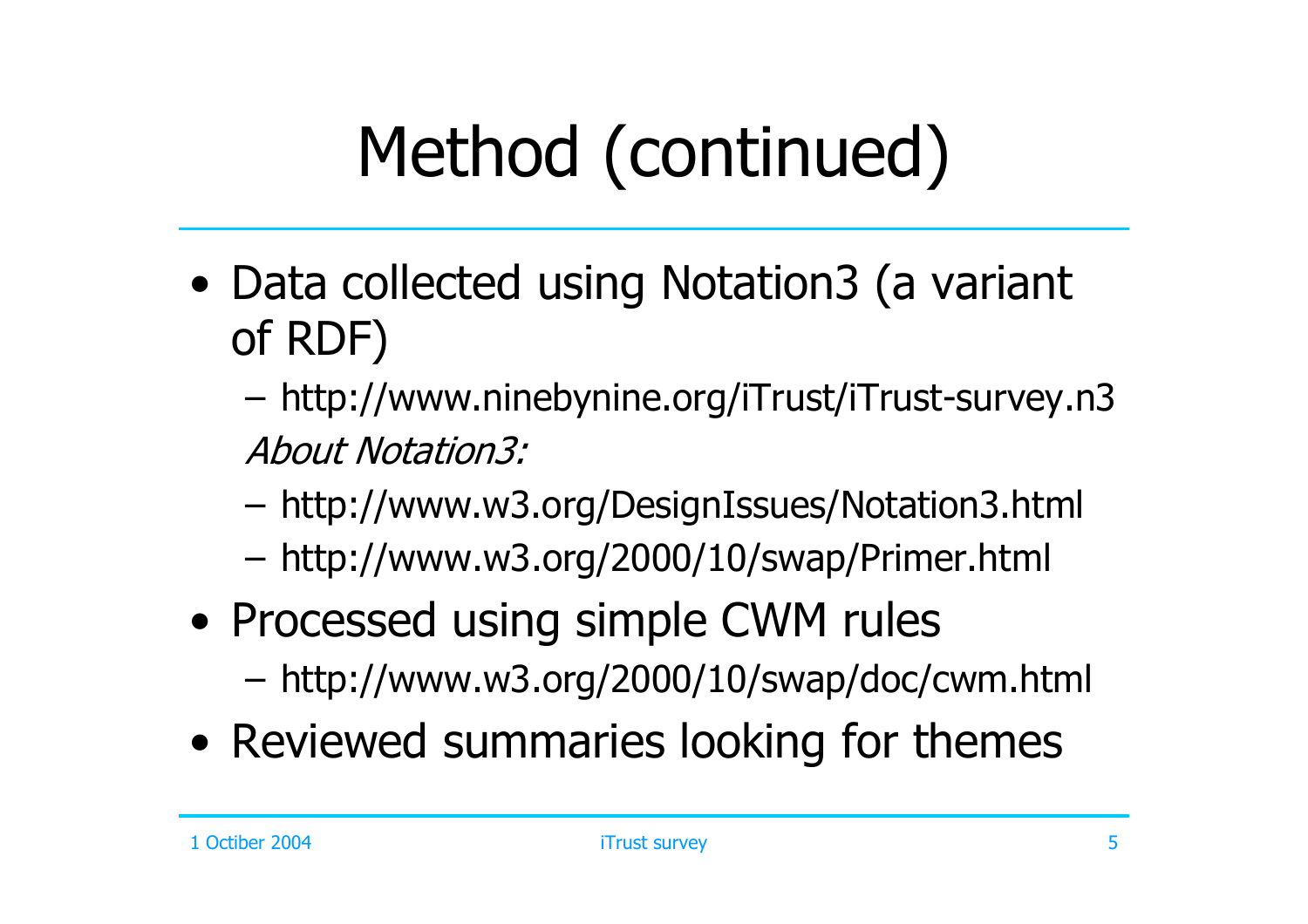#### Raw data: Multidisciplinary themes

- Computing 39 papers
- Economics 8 papers
- Legal 4 papers
- Philosophy 1 paper
- Logic 1 paper
- Psychology 4 papers
- Sociology 8 papers
- Statistics 6 papers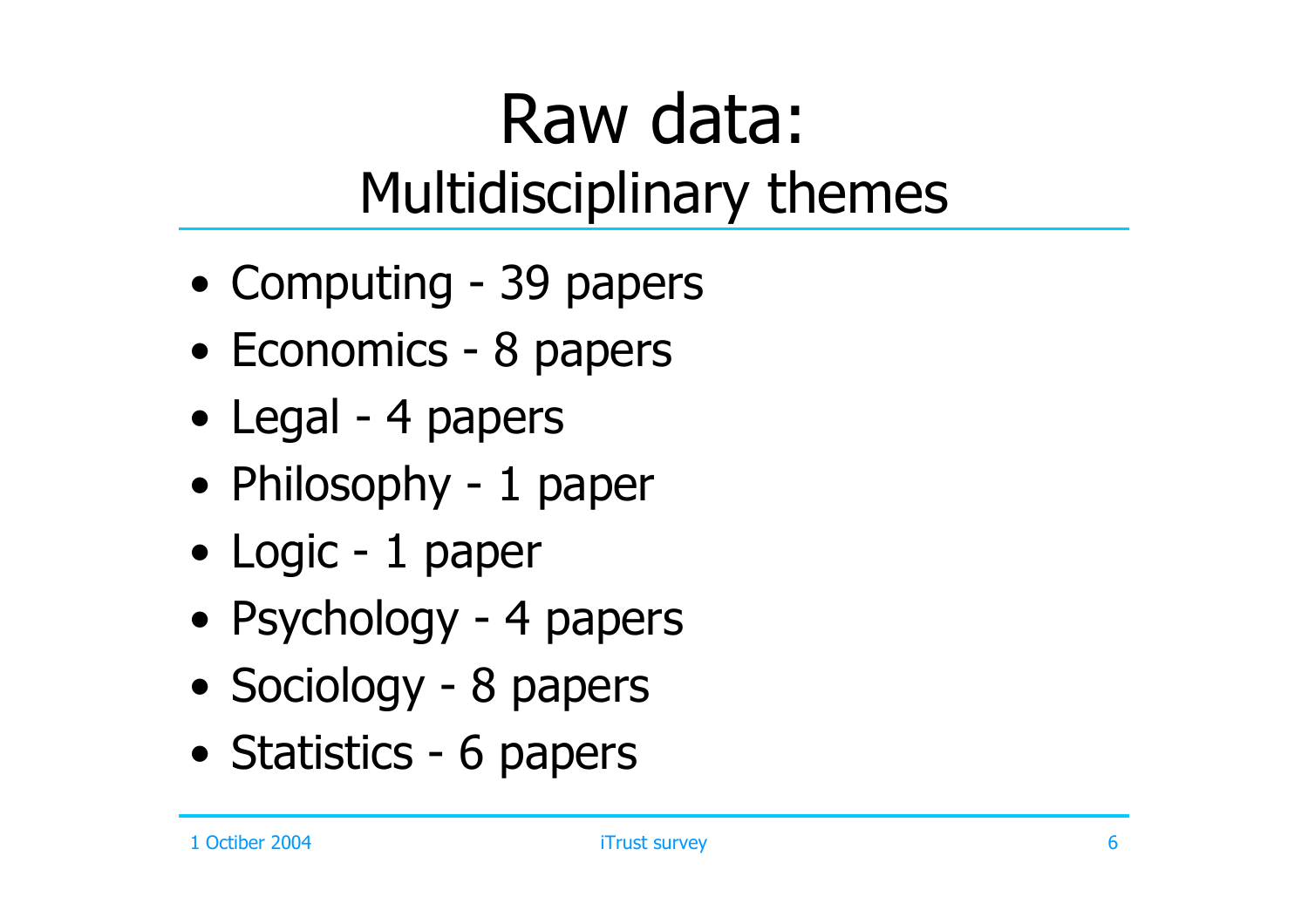#### Raw data: Other recurring topics

- Privacy 4 papers
- Reputation 12 papers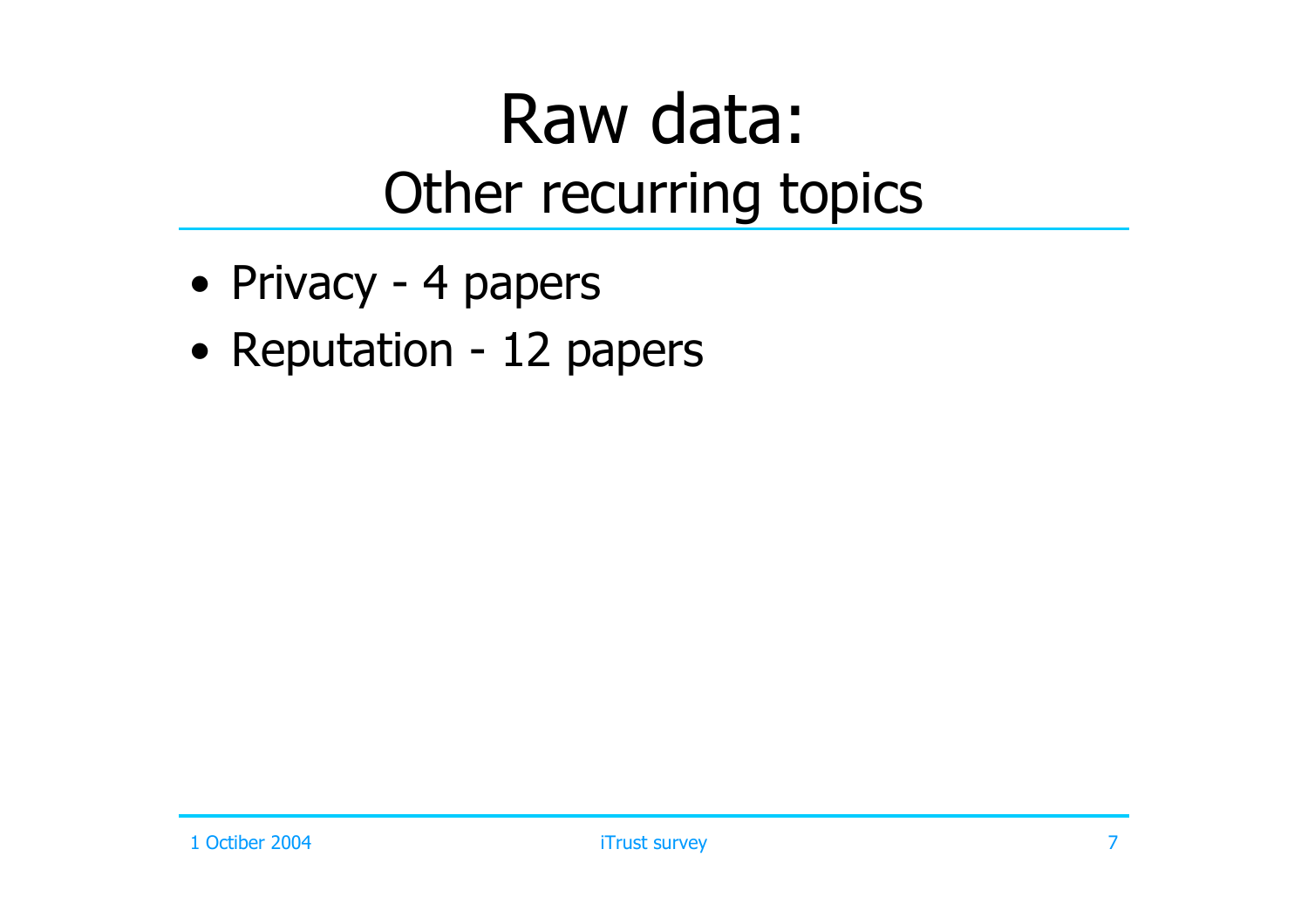#### Raw data: Computing + topic

- Computing + Economics 6 papers
- Computing + Legal 2 papers
- Computing + Philosophy 1 paper
- Computing + Psychology 3 papers
- Computing + Sociology 5 papers
- Computing + Statistics 4 papers
- Computing + Privacy 4 papers
- Computing + Reputation 11 papers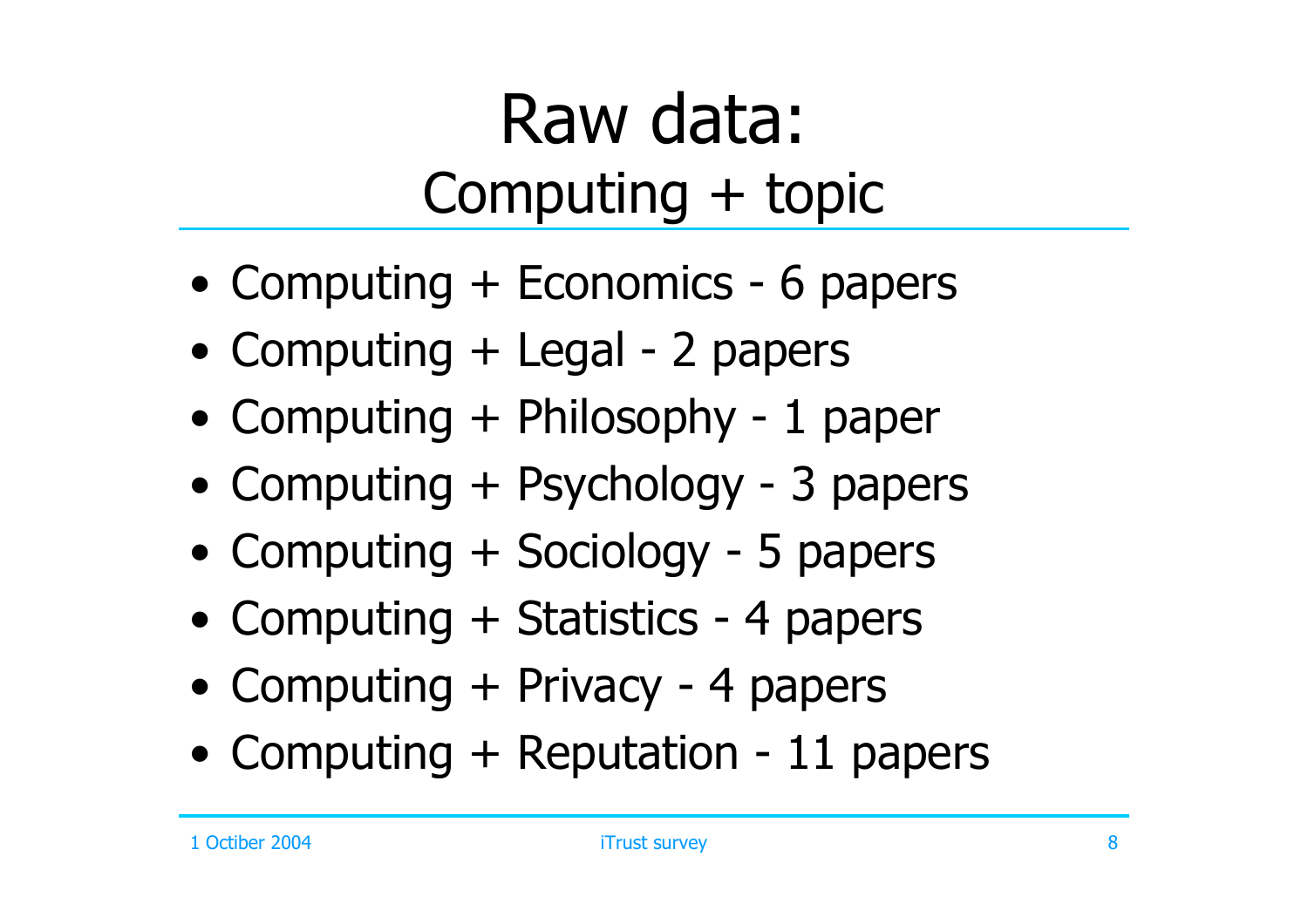# Defining trust

- 23 different definitions found
	- –Two economics papers used the same definition!
- Common themes:
	- –Subjective
	- –Expectation or belief about another's behaviour
	- –Related to specific context
	- –Risk of trusting behaviour
	- –Basis for decision with incomplete information
	- –Based on past evidence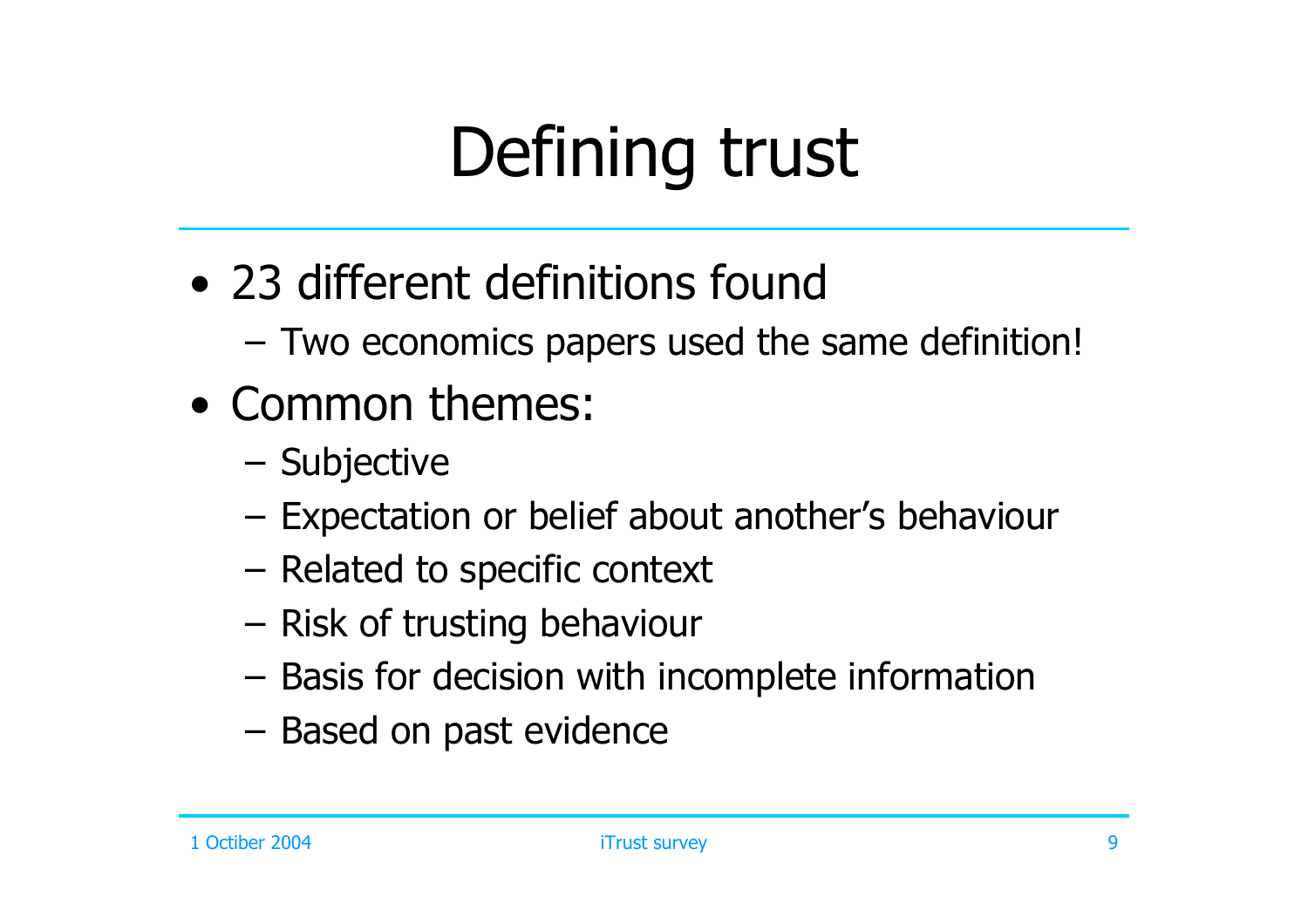### Other observations

- • Very few papers without a strong computing element
- Many papers about computing with input from some other discipline(s)
- Reputation/recommendation systems lead use of trust in implemented systems
- • A strong strand of economic theory informing reputation systems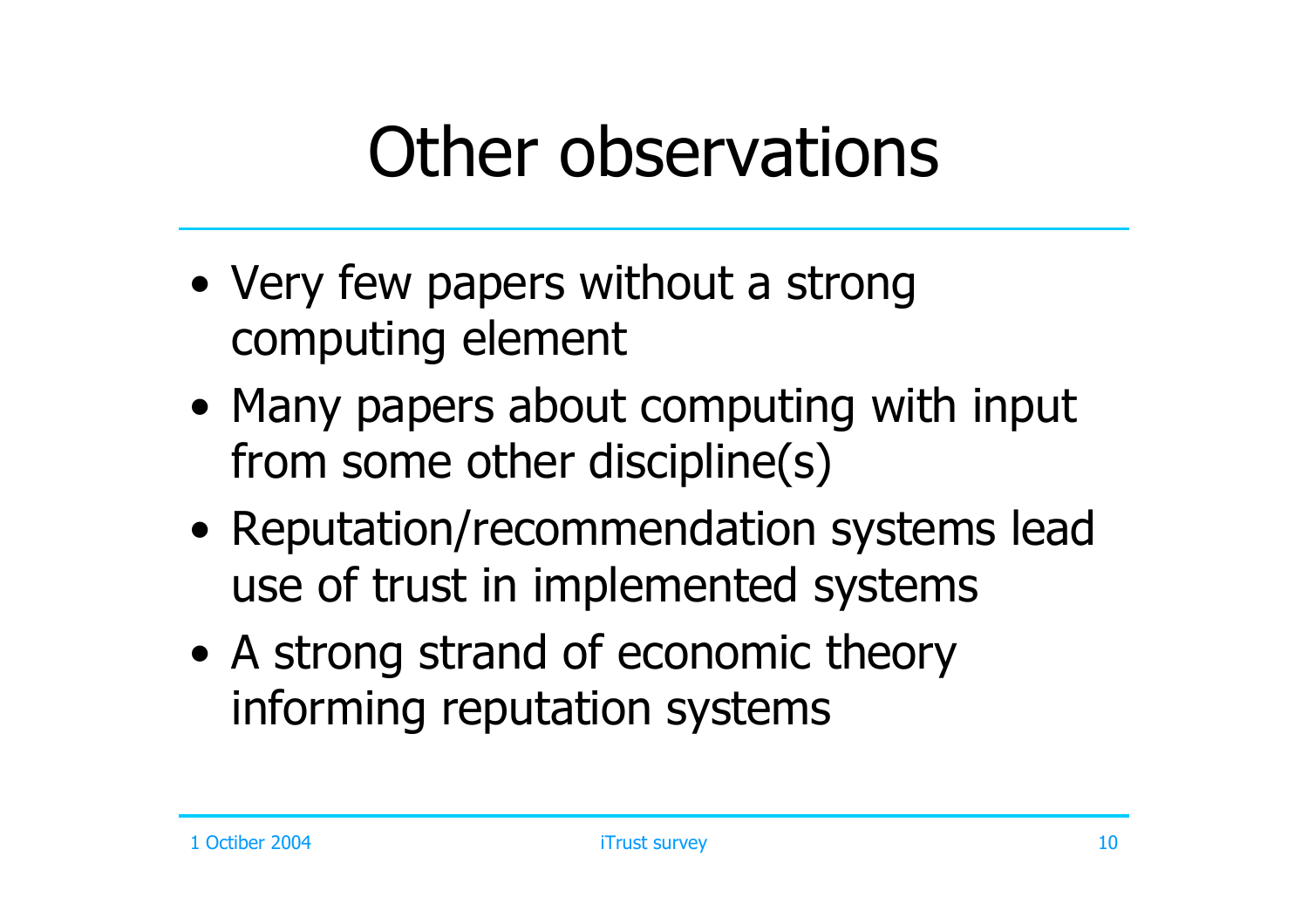## More general observations

- •Conference papers are not the whole story
- • Work in logic of trust is not really connecting with systems using trust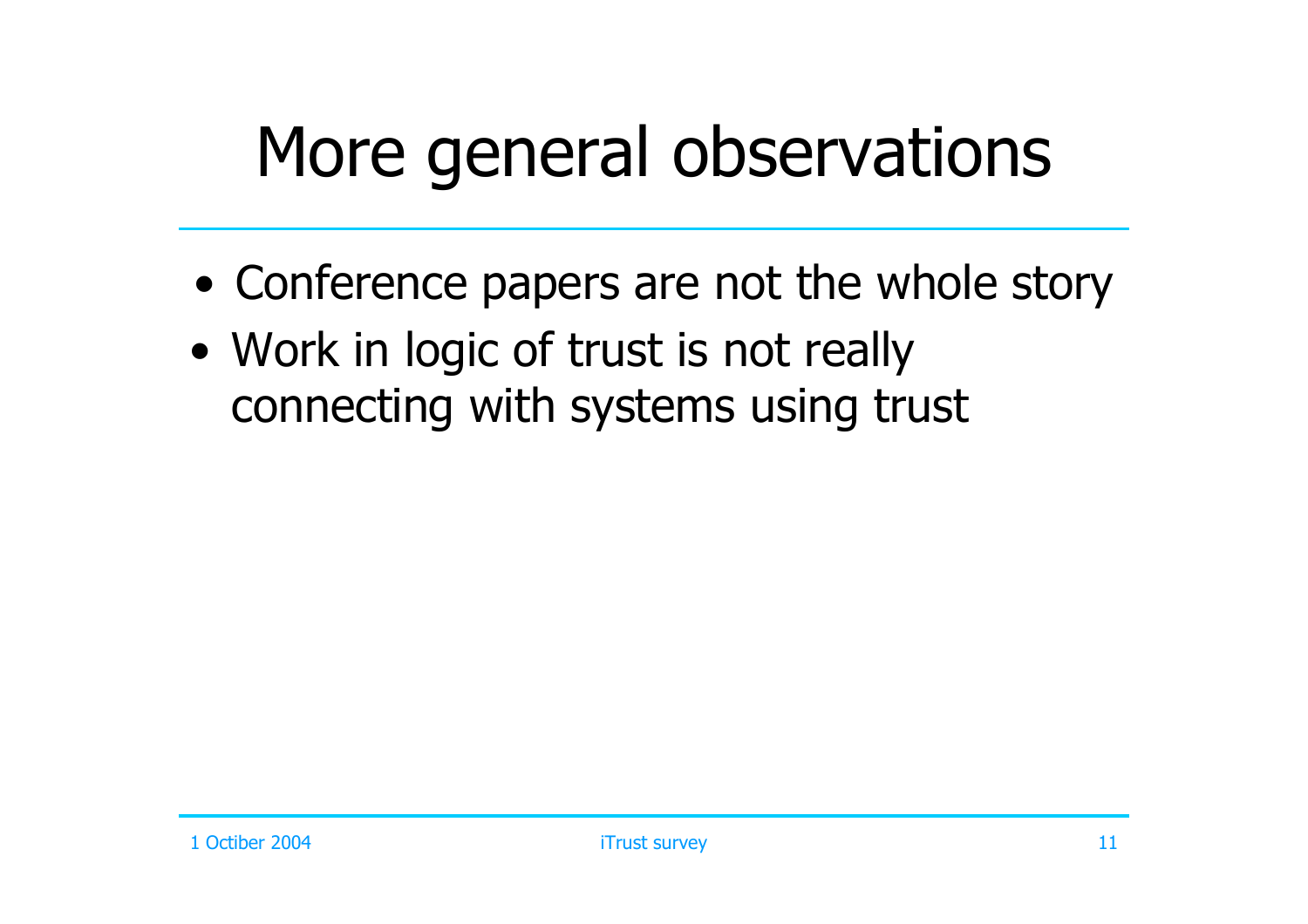### Observations about trust

- Computing with trust necessarily (?) ignores many subtleties
- The 1994 PhD thesis of S. Marsh seems tobe seminal in computation of trust
- "First transaction" trust is challenging
- •Reduced importance of specific identity
- Recommendation/reputation systems
	- – consensus to separate trust in some action from trust in recommendation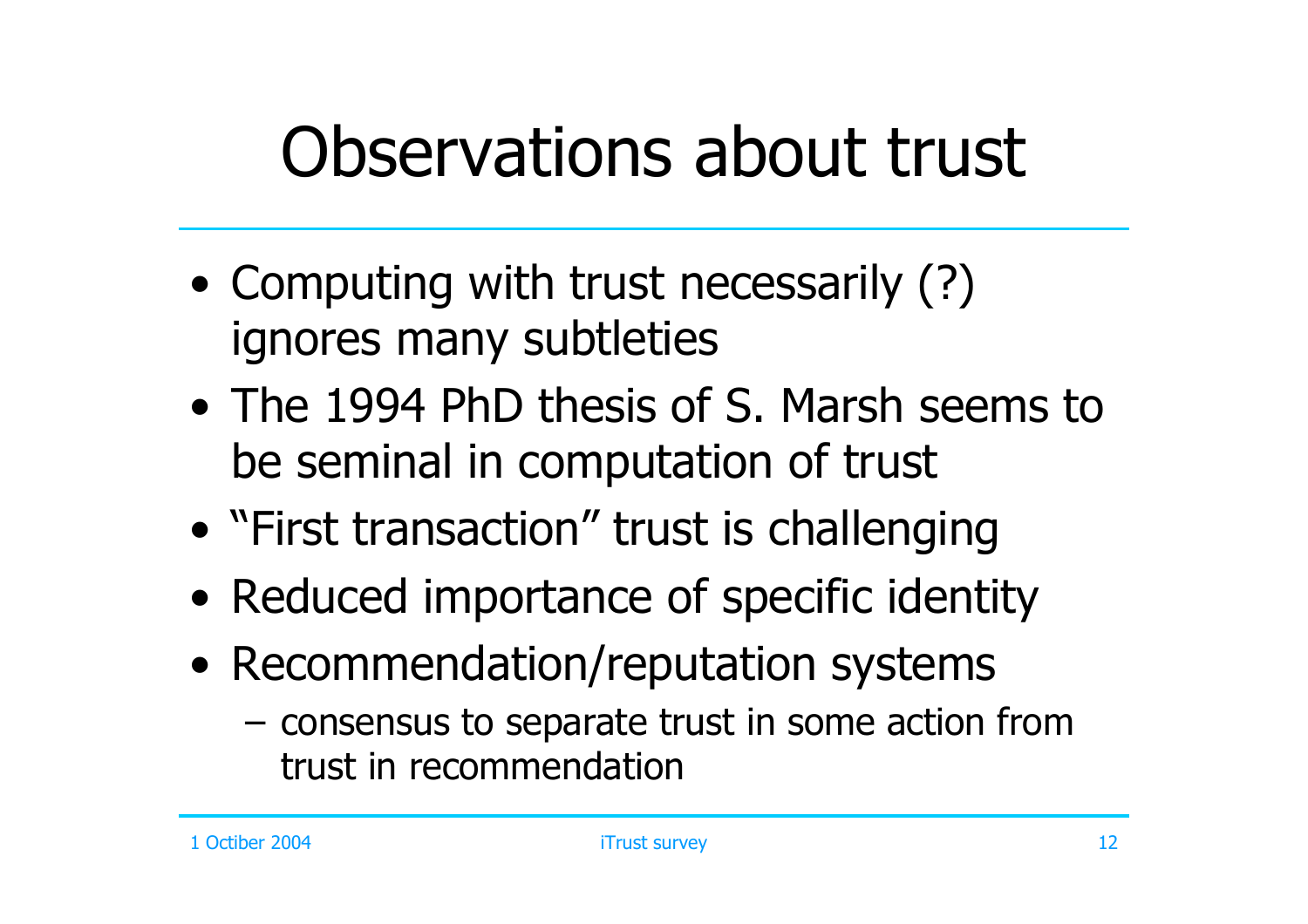# Some specific observations (1)

- • The social aspect of trust is only lightly acknowledged by computing systems
	- –cf. lncs2995\_266\_276, lncs2995\_146\_160
	- – Modelling goodwill, community vs individual benefit?
- • Different approaches to trust with and without 3rd party participation
	- –cf. lncs2692\_17\_32, lncs2692\_46\_58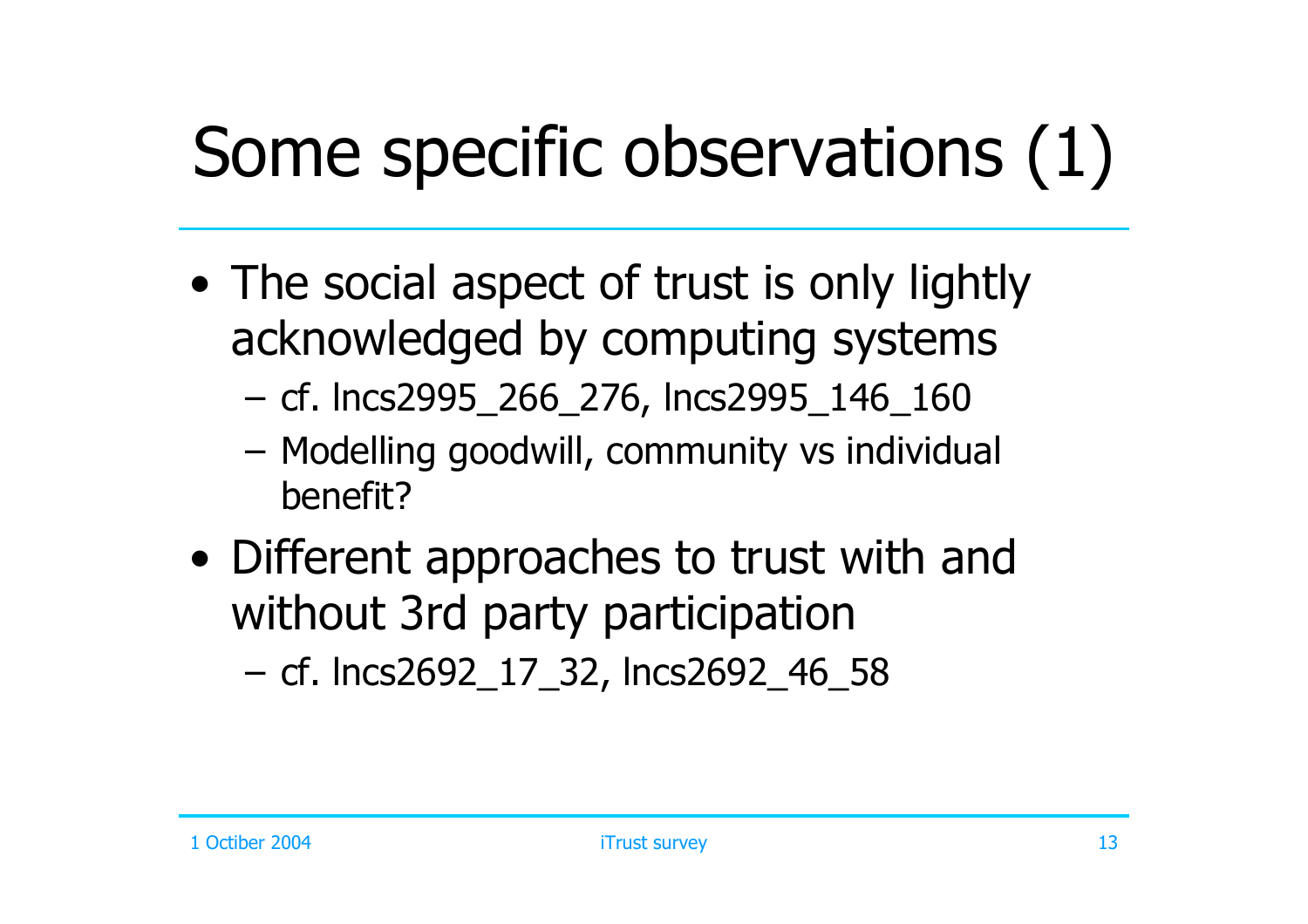# Some specific observations (2)

- • Increased trust may come at the cost of privacy
	- –cf. lncs2995\_108\_119, lncs2995\_108\_119
- Empirical data concerning human trusting behaviour is patchy
	- –cf. lncs2692\_165\_178, lncs2995\_206\_220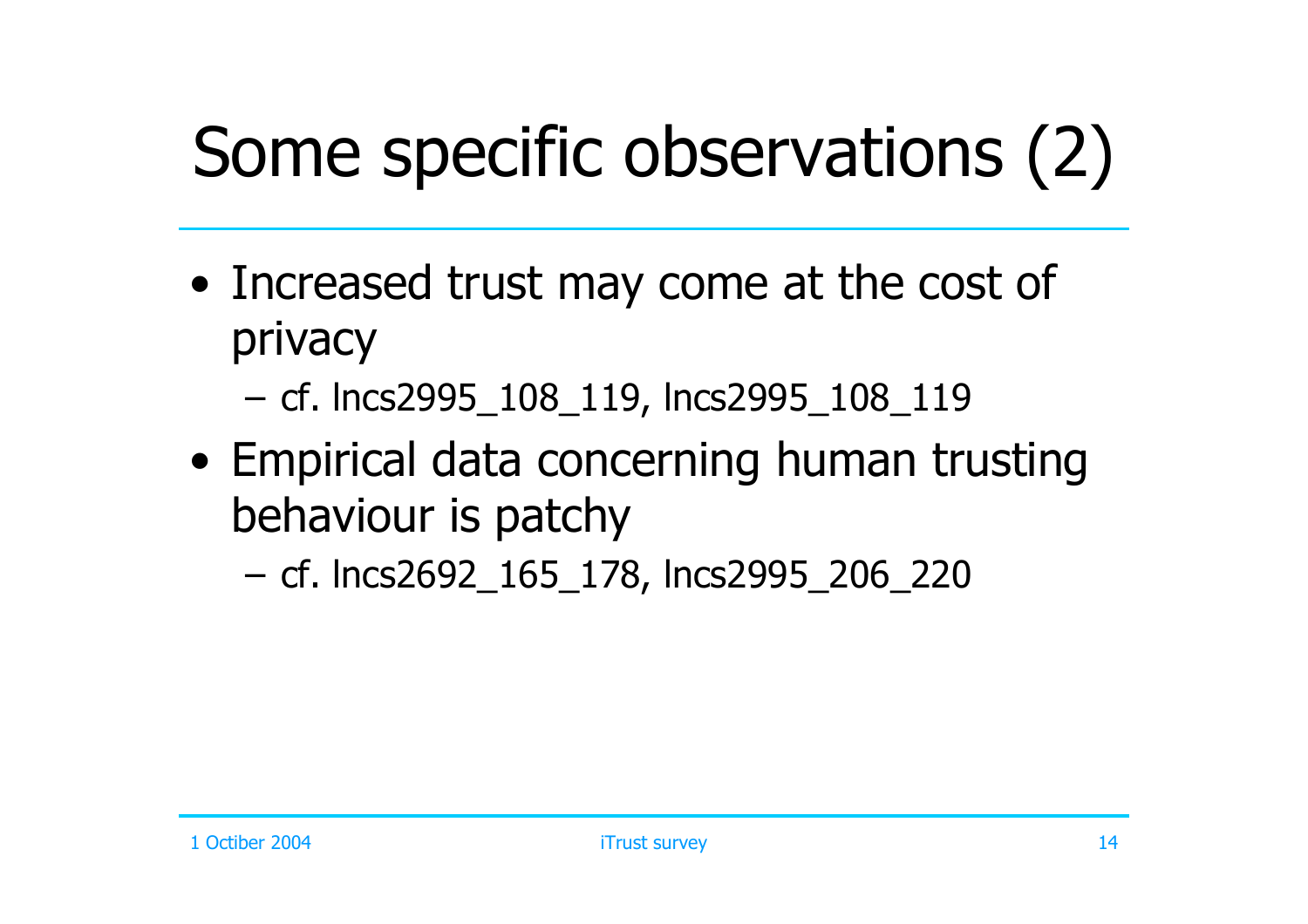# On the Web

- This presentation (PPT and PDF)
	- http://www.ninebynine.org/iTrust/iTrustSurvey.ppt
	- –http://www.ninebynine.org/iTrust/iTrustSurvey.pdf
- Raw survey data (Notation3 and HTML)
	- –http://www.ninebynine.org/iTrust/iTrust-survey.n3
	- http://www.ninebynine.org/iTrust/iTrust-survey.html
- Survey processing rules (Notation3)
	- http://www.ninebynine.org/iTrust/TrustRules.n3
- Processed survey data (Notation3)
	- http://www.ninebynine.org/iTrust/TrustResults.n3